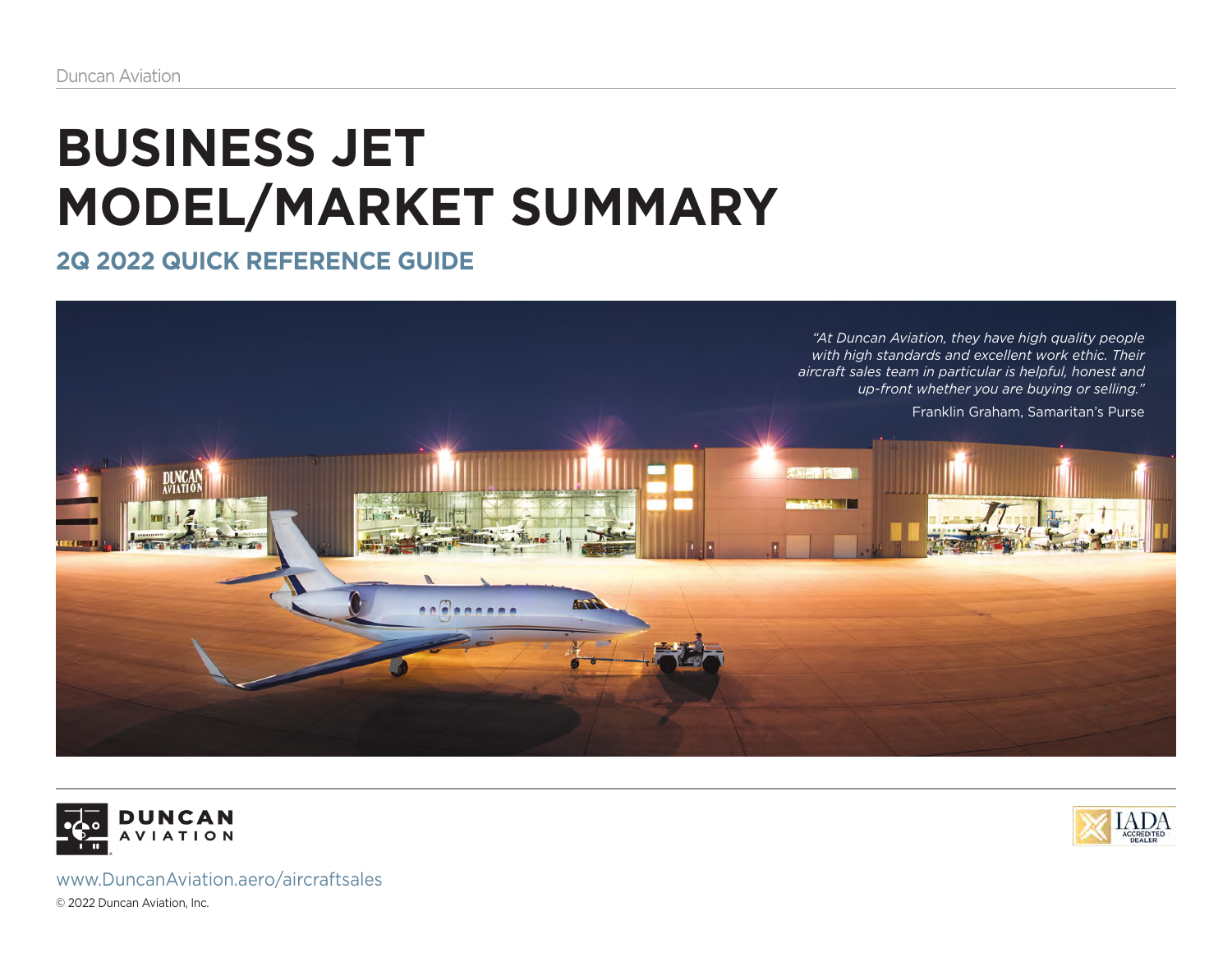# **WHAT IS THE MODEL/MARKET SUMMARY?**

When acquiring or upgrading a business aircraft, selecting the right make/model is one of your most important decisions. Duncan Aviation's Aircraft Sales and Acquisitions team can help you narrow your selection with the use of a comprehensive and up-to-date Model/Market Summary. The summary data is compiled for the light jet, mid-size jet and long-range jet categories. And the team regularly updates the data in these lists with the latest market intelligence on business aircraft models in operation today and how they compare to others in the same size category.

The Model/Market Summary is sorted by the seats-full range for aircraft built in the last decade. It displays one-line descriptions detailing several attributes, including the following:

- Years Produced. The range of years the model was in production.
- Vref Price Range. The current marketing value according to the Vref Aircraft Value Reference.
- Variable Cost / Hour. The estimated cost to operate the aircraft at full capacity.
- Normal Cruise Speed.
- Total Baggage Volume / Cabin Volume / Length / Height.
- Cabin Seats. The typical number of available seats expected on the aircraft.
- Expected Avionics. The expected avionics found in the Flightdeck.
- NBAA IFR Range-Seats Full. The list is sorted by this, the flight range in nautical miles with all seats full.
- NBAA IFR Range Ferry. Flight range in nautical miles with no passengers.
- Payload with Fuel Full. In pounds.
- Average Fuel Burn. In gallons per hour.

The data in this summary is a good starting point when considering your first aircraft or your next upgrade. All the data in these reports comes from Conklin & de Decker aviation information, the aircraft manufacturers' preliminary data and Vref valuations.

To access the most recent Model/Market Summary, visit *www.DuncanAviation.aero/aircraftsales* or call one of our aircraft acquisitions representatives.

### Making A Quick Reference Tool

Aircraft Sales first developed the Model/ Market Summary when a client called asking for advice about upgrading his light business jet to one that had a little more payload and range. Our aircraft sales team wanted to make the process of narrowing down the search as easy as possible, so in the days leading up to their meeting, they created a listing of every model in the light jet category, taking care to detail several attributes. Through a process of simple elimination, the sales team and customer identified an aircraft model to investigate further. They closed on an available one just one month later. Seeing how much easier this tool made the identification of the most appropriate model of aircraft for the specific needs of the client, the team has since honed the information and expanded it to other size categories. Now, they publish it quarterly.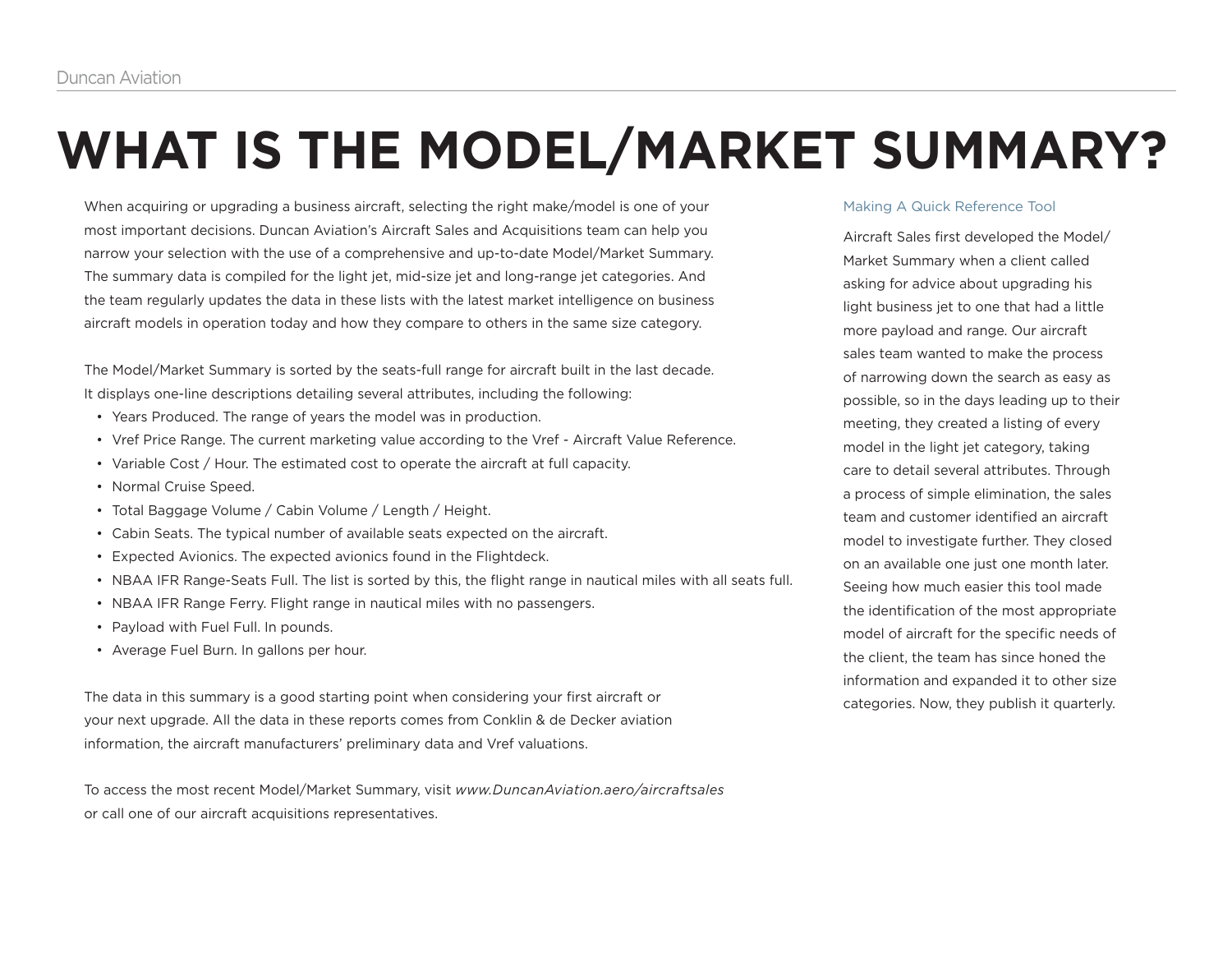# **MEET YOUR TEAM**



**Leah Alexander** grew up in business aviation and began working in the industry over 20 years ago. She brings a combination of market analysis and business development expertise as well as experience with aviation management and consulting to her role at Duncan Aviation. She previously served as an analyst for the aircraft sales and acquisitions team, held a management position at Vertiport Chicago, and was principal of Business Aviation Insights prior to joining Duncan Aviation.



**Tim Barber** is Duncan Aviation's Aircraft Sales and Acquisitions Representative in Europe, the Middle East and Africa. He has been in aircraft sales for 10 years. He was the driving force behind the establishment of JetBrokers Europe and oversaw its operational merger with JetBrokers Inc. He has also held directorships with businesses listed on the Financial Times Stock Exchange (FTSE) and the Alternative Investment Market (AIM).



**Rene Cardona** has been working in aircraft sales since 1980. In 1988, he joined Duncan Aviation's Aircraft Sales and Acquisitions team. His brokerage experience, understanding of the intricacies present in the pre-owned aircraft market and desire to work hard have served him well. And his ability to speak Spanish, Portuguese and English has helped clients expand their market.



**Steve Gade** has been a member of the Duncan Aviation senior management team since 1991; he provides leadership and strategic direction to enterprise marketing and communications activities, and aircraft sales services. Prior to joining Duncan Aviation, Steve's professional career included positions with IBM and the Federal Bureau of Investigation. He also holds a private pilot's license and is a past Chairman of NARA (National Aircraft Resale Association).



**Ann Pollard** is a skilled aviation professional with 30+ years of diverse experience. Before joining Duncan Aviation in September of 2021, Ann held the positions of Vice President/Director of Sales & Acquisitions, Director of Charter and Managed Aircraft Accounts, Airport Manager, and FBO/Operations Manager at Shoreline Aviation. Ann has her FAA Private Pilot's License and MA Airport Manager License. She has extensive experience with complex aircraft transactions, aircraft management relationships, and development/oversight of completion projects, inspections, and avionics/cabin upgrades.



**Doug Roth** offers almost 40 years of aviation experience. After starting his career as an avionics technician, he honed his skills in evaluating and purchasing aircraft while providing management, brokerage, acquisition and pilot services for his own company before joining Duncan Aviation in 1994. He also holds an ATP pilot certificate with Learjet, Citation 500, CitationJet and DC-3 type ratings.



**Robert Suarez** began his career at Duncan Aviation in 2016, and has since attained significant experience in several capacities within the company. Robert acquired his Private Pilot's License in 2019, is IFR rated and is working towards his Seaplane Rating. He has logged over 250 flight hours. As a Market Research Analyst, Robert tracks Duncan Aviation core markets, creates marketing campaigns, and assists in the consignment, acquisition, and sale of aircraft.



**Rebekah Williams** has been a member of the Duncan Aviation team for over 7 years. As a market research analyst with the aircraft sales and acquisitions team, Williams is responsible for market research in core aircraft segments including market summaries, aircraft valuations, sales analyses, and operational and maintenance cost projections while developing industry relationships with aircraft brokers and contacts.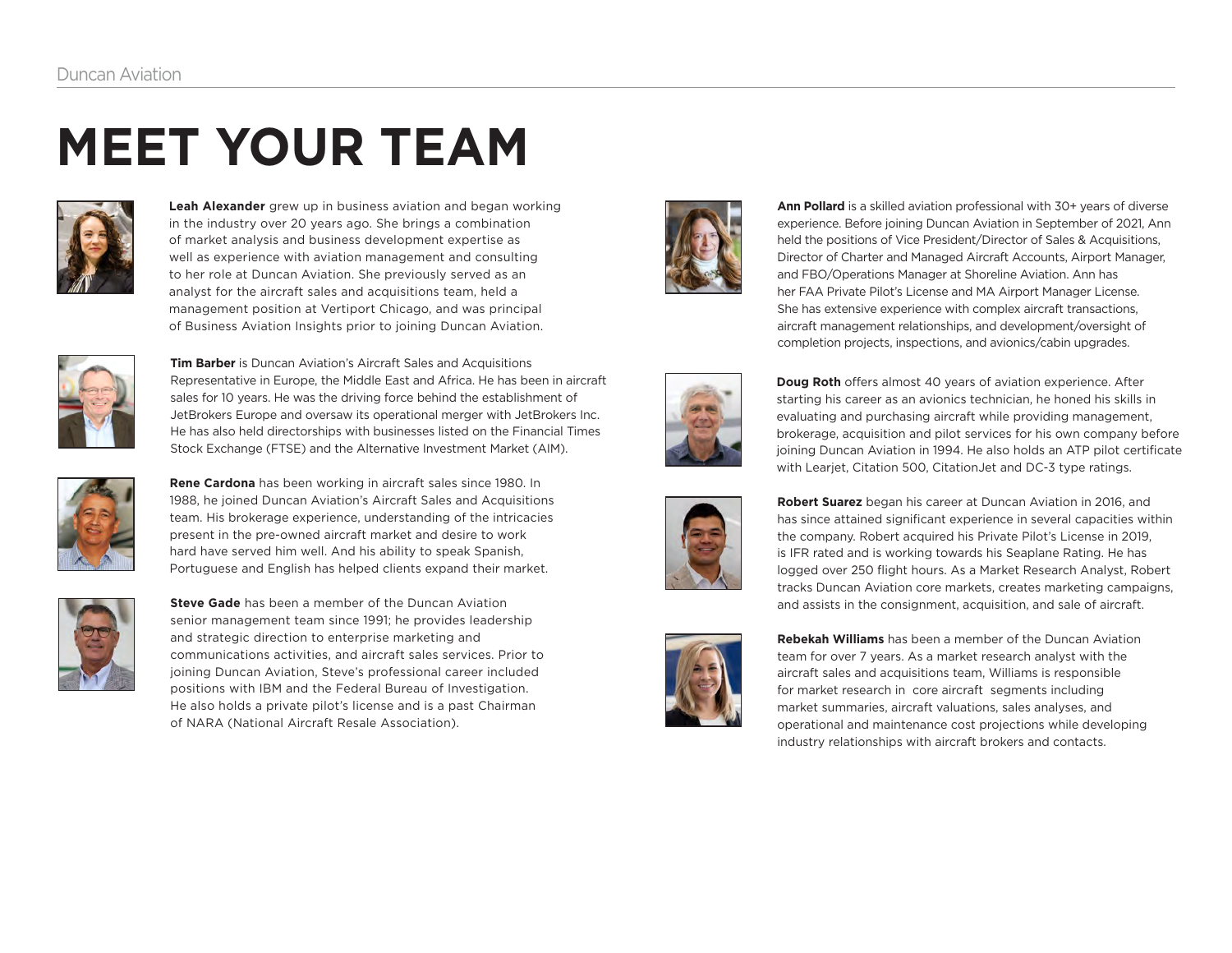### **Light Jet Model/Market Summary** 1 402.475.2611 **2Q 2022 QUICK REFERENCE GUIDE** www.DuncanAviation.aero/aircraftsales

| <b>Aircraft Models</b>            | Years<br><b>Produced</b> | <b>Vref Price Range</b><br>(000) | <b>Total Variable</b><br>Cost/Hour | <b>Normal</b><br>Cruise<br><b>Speed</b><br>(KTAS) | <b>Total</b><br><b>Baggage</b><br>Volume<br>(cu. ft.) | Cabin<br>Volume<br>(cu. ft.) | Cabin<br>Length<br>(f <sub>t</sub> ) | Cabin<br>Width<br>(f <sub>t</sub> ) | Cabin<br>Height<br>(f <sub>t</sub> ) | <b>Typical</b><br>Cabin<br><b>Seats</b> | <b>Avionics</b>                                                                                                                                         | <b>NBAA IFR</b><br>Range-<br><b>Seats Full</b><br>(MM) | <b>NBAA IFR</b><br>Range-<br><b>Ferry No</b><br>Pax (NM) | Payload<br>with<br><b>Max Fuel</b><br>(lbs) | Avg<br>Fuel<br><b>Burn</b><br>(gal/hr) |
|-----------------------------------|--------------------------|----------------------------------|------------------------------------|---------------------------------------------------|-------------------------------------------------------|------------------------------|--------------------------------------|-------------------------------------|--------------------------------------|-----------------------------------------|---------------------------------------------------------------------------------------------------------------------------------------------------------|--------------------------------------------------------|----------------------------------------------------------|---------------------------------------------|----------------------------------------|
| Honda Jet ELITE                   | 2019 - Present           | \$4.200 - \$5.480                | \$1,381                            | 413                                               | 66                                                    | <b>TBD</b>                   | 5                                    | 12.1                                | 4.90                                 | 5                                       | Garmin 3000, 3T, 14.1"                                                                                                                                  | 511                                                    | 1651                                                     | 476                                         | 123                                    |
| Eclipse 500                       | 2006 - 2008              | \$822-\$949                      | \$1,165                            | 369                                               | 16                                                    | 109                          | 4.66                                 | 7.6                                 | 4.16                                 | 3                                       | Avidyne/S&S ISAS/AvioNG                                                                                                                                 | 574                                                    | 964                                                      | 502                                         | 73                                     |
| Eclipse 550                       | 2013 - 2017              | $$1,645 - $2,277$                | \$1,165                            | 369                                               | 16                                                    | 109                          | 4.66                                 | 7.6                                 | 4.16                                 | 3                                       | <b>ISAS</b>                                                                                                                                             | 574                                                    | 964                                                      | 502                                         | 73                                     |
| <b>Citation M2</b>                | 2013 - Present           | $$2,973 - $5,855$                | \$1,556                            | 379                                               | 46                                                    | 201                          | 4.83                                 | 11                                  | 4.75                                 | 6                                       | Garmin 3000 3T 14.1"                                                                                                                                    | 694                                                    | 1380                                                     | 504                                         | 130                                    |
| <b>Citation Mustang</b>           | 2007 - 2017              | $$1,755 - $3,218$                | \$1,343                            | 340                                               | 63                                                    | 163                          | 4.58                                 | 9.75                                | 4.5                                  | $\overline{4}$                          | Garmin 1000                                                                                                                                             | 718                                                    | 1070                                                     | 600                                         | 87                                     |
| <b>Citation 525 CJ1</b>           | 2000 - 2005              | $$1,521 - $1,852$                | \$1,552                            | 381                                               | 59                                                    | 201                          | 4.83                                 | 11                                  | 4.75                                 | 5                                       | ProLine 21, 2T, 3T opt                                                                                                                                  | 775                                                    | 1161                                                     | 430                                         | 130                                    |
| Honda Jet HA-420                  | 2015 - 2018              | $$2,600 - $3,640$                | \$1,391                            | 422                                               | 66                                                    | TBD                          | 5                                    | 12.1                                | 4.80                                 | 5                                       | Garmin 3000, 3T, 14.1"                                                                                                                                  | 792                                                    | 1188                                                     | 556                                         | 123                                    |
| <b>Beech Premier 1</b>            | $2001 - 2005$            | $$1,087 - $1,630$                | \$1,874                            | 426                                               | 78                                                    | 285                          | 5.5                                  | 13.6                                | 5.4                                  | 6                                       | ProLine 21, 3T                                                                                                                                          | 850                                                    | 1340                                                     | 414                                         | 154                                    |
| <b>Beech Premier 1A</b>           | 2006 - 2012              | $$1,811 - $2,475$                | \$1,874                            | 426                                               | 78                                                    | 285                          | 5.5                                  | 13.6                                | 5.4                                  | 6                                       | ProLine 21, 3T                                                                                                                                          | 850                                                    | 1340                                                     | 320                                         | 154                                    |
| Citation 525 CJ1+                 | 2005 - 2011              | $$2,248 - $3,042$                | \$1,589                            | 389                                               | 45                                                    | 201                          | 4.83                                 | 11                                  | 4.75                                 | $5\overline{5}$                         | ProLine 21, 3T, C&W, 10X8'                                                                                                                              | 895                                                    | 1245                                                     | 545                                         | 146                                    |
| <b>Embraer Phenom</b><br>100/E/EV | 2008 - Present           | $$1,771 - $4,250$                | \$1,530                            | 371                                               | 70                                                    | 212                          | 5.08                                 | 11                                  | 4.92                                 | 5                                       | Garmin 1000 Prodigy                                                                                                                                     | 915                                                    | 1242                                                     | 580                                         | 106                                    |
| Citation 525A CJ2                 | $2000 - 2005$            | $$2,508 - $3,312$                | \$1,551                            | 413                                               | 74                                                    | 248                          | 4.83                                 | 13.58                               | 4.75                                 | 6                                       | ProLine 21, 2T, 3T opt, 10X8"                                                                                                                           | 1075                                                   | 1530                                                     | 668                                         | 136                                    |
| Beech 400XP                       | 2004 - 2010              | $$1,380 - $2,069$                | \$2,336                            | 450                                               | 56                                                    | 305                          | 4.92                                 | 15.6                                | 4.8                                  | 8                                       | ProLine 4                                                                                                                                               | 1180                                                   | 1519                                                     | 603                                         | 214                                    |
| Citation 525A CJ2+                | 2006 - 2014              | $$3,588 - $5,106$                | \$1,707                            | 413                                               | 65                                                    | 248                          | 4.83                                 | 13.58                               | 4.75                                 | 6                                       | ProLine 21, 3T, C&W                                                                                                                                     | 1194                                                   | 1626                                                     | 715                                         | 154                                    |
| Learjet 31                        | 1988 - 1991              | \$484 - \$614                    | \$2,470                            | 441                                               | 30                                                    | 281                          | 4.95                                 | 12.9                                | 4.35                                 | 6                                       | Bendix King                                                                                                                                             | 1211                                                   | 1337                                                     | 243                                         | 195                                    |
| Learjet 31A                       | 1991 - 2002              | $$666 - $1,019$                  | \$2,472                            | 441                                               | 40                                                    | 281                          | 4.95                                 | 12.9                                | 4.35                                 | 6                                       | <b>Bendix King</b>                                                                                                                                      | 1211                                                   | 1337                                                     | 1873                                        | 195                                    |
| <b>Citation Bravo</b>             | 1997 - 2006              | \$1,097 - \$1,906                | \$2,054                            | 405                                               | 74                                                    | 292                          | 4.8                                  | 15.75                               | 4.7                                  | $\overline{7}$                          | Primus 1000                                                                                                                                             | 1290                                                   | 1720                                                     | 765                                         | 165                                    |
| Citation 525B CJ3                 | 2004 - 2015              | $$4,278 - $6,969$                | \$1,701                            | 404                                               | 65                                                    | 286                          | 4.83                                 | 15.67                               | 4.75                                 | 6                                       | ProLine 21, C&W, Garmin 3000                                                                                                                            | 1385                                                   | 1899                                                     | 580                                         | 166                                    |
| Citation CJ3+                     | 2014 - Present           | \$6,969 - \$9,915                | \$1,697                            | 404                                               | 65                                                    | 286                          | 4.83                                 | 15.67                               | 4.75                                 | 6                                       | ProLine 21, C&W, Garmin 3000                                                                                                                            | 1410                                                   | 1904                                                     | 620                                         | 166                                    |
| <b>Citation Encore</b>            | 2000 - 2006              | $$2,053 - $2,777$                | \$2,229                            | 430                                               | 71                                                    | 314                          | 4.83                                 | 17.33                               | 4.75                                 | $\overline{7}$                          | Primus 1000                                                                                                                                             | 1410                                                   | 1736                                                     | 905                                         | 198                                    |
| Lear 45                           | 1998 - 2006              | $$1,265 - $2,530$                | \$2,973                            | 436                                               | 65                                                    | 415                          | 5.12                                 | 19.75                               | 4.92                                 | 8                                       | Primus 1000                                                                                                                                             | 1423                                                   | 1968                                                     | 798                                         | 198                                    |
| <b>Citation Encore+</b>           | 2007 - 2011              | $$3.200 - $4.226$                | \$2,230                            | 430                                               | 71                                                    | 314                          | 4.83                                 | 17.33                               | 4.75                                 | $\overline{7}$                          | ProLine 21, 3T, 10X8"                                                                                                                                   | 1494                                                   | 1792                                                     | 1170                                        | 198                                    |
| <b>Pilatus PC-24</b>              | 2018 - Present           | \$9,152 - \$11,887               | \$1,888                            | 440                                               | 90                                                    | 501                          | 5.58                                 | 23                                  | 5.08                                 | 6                                       | Pilatus A.C.E.S, 4T                                                                                                                                     | 1525                                                   | 1950                                                     | 716                                         | 220                                    |
| Lear 40                           | 2004 - 2007              | $$1,210 - $1,650$                | \$2,880                            | 436                                               | 65                                                    | 369                          | 5.12                                 | 17.67                               | 4.92                                 | 6                                       | Primus 1000                                                                                                                                             | 1573                                                   | 1707                                                     | 1507                                        | 200                                    |
| Citation 525C CJ4                 | 2010 - Present           | \$6,072 - \$11,290               | \$1,995                            | 454                                               | 77                                                    | 293                          | 4.83                                 | 17.3                                | 4.75                                 | $\overline{7}$                          | ProLine 21, 4T, C&W                                                                                                                                     | 1667                                                   | 1991                                                     | 1052                                        | 202                                    |
| Lear 45XR                         | 2003 - 2012              | $$2,070 - $3,910$                | \$3,079                            | 436                                               | 65                                                    | 415                          | 5.12                                 | 19.75                               | 4.92                                 | 8                                       | Primus 1000                                                                                                                                             | 1685                                                   | 1937                                                     | 1563                                        | 219                                    |
| Lear 40XR                         | 2005 - 2012              | $$1,430 - $3,190$                | \$2,962                            | 436                                               | 65                                                    | 369                          | 5.12                                 | 17.67                               | 4.92                                 | 6                                       | Primus 1000                                                                                                                                             | 1778                                                   | 1960                                                     | 1239                                        | 217                                    |
| Lear <sub>75</sub>                | 2013 - 2020              | \$4,840 - \$8,160                | \$2,804                            | 436                                               | 65                                                    | 415                          | 5.12                                 | 19.75                               | 4.92                                 | 8                                       | Garmin 5000 Vision                                                                                                                                      | 1805                                                   | 1998                                                     | 1798                                        | 214                                    |
| <b>Embraer Phenom</b><br>1300/E   | 2010 - Present           | $$6,072 - $9,650$                | \$2,023                            | 430                                               | 85                                                    | 324                          | 5.08                                 | 17.17                               | 4.92                                 | $\overline{7}$                          | Garmin 1000 Prodigy                                                                                                                                     | 1811                                                   | 2077                                                     | 1361                                        | 169                                    |
| Lear 70                           | 2013 - 2017              | $$3.740 - $5.400$                | \$2.696                            | 436                                               | 65                                                    | 369                          | 5.12                                 | 17.67                               | 4.92                                 | 6                                       | Garmin 5000 Vision                                                                                                                                      | 1849                                                   | 2000                                                     | 1973                                        | 211                                    |
|                                   |                          |                                  |                                    |                                                   |                                                       |                              |                                      |                                     |                                      |                                         | Fuel Cost based on \$4.26 per Gallon. Maintenance Cost based on routine maintenance, major inspections not included. Conklin de Decker Associates, Inc. |                                                        |                                                          |                                             |                                        |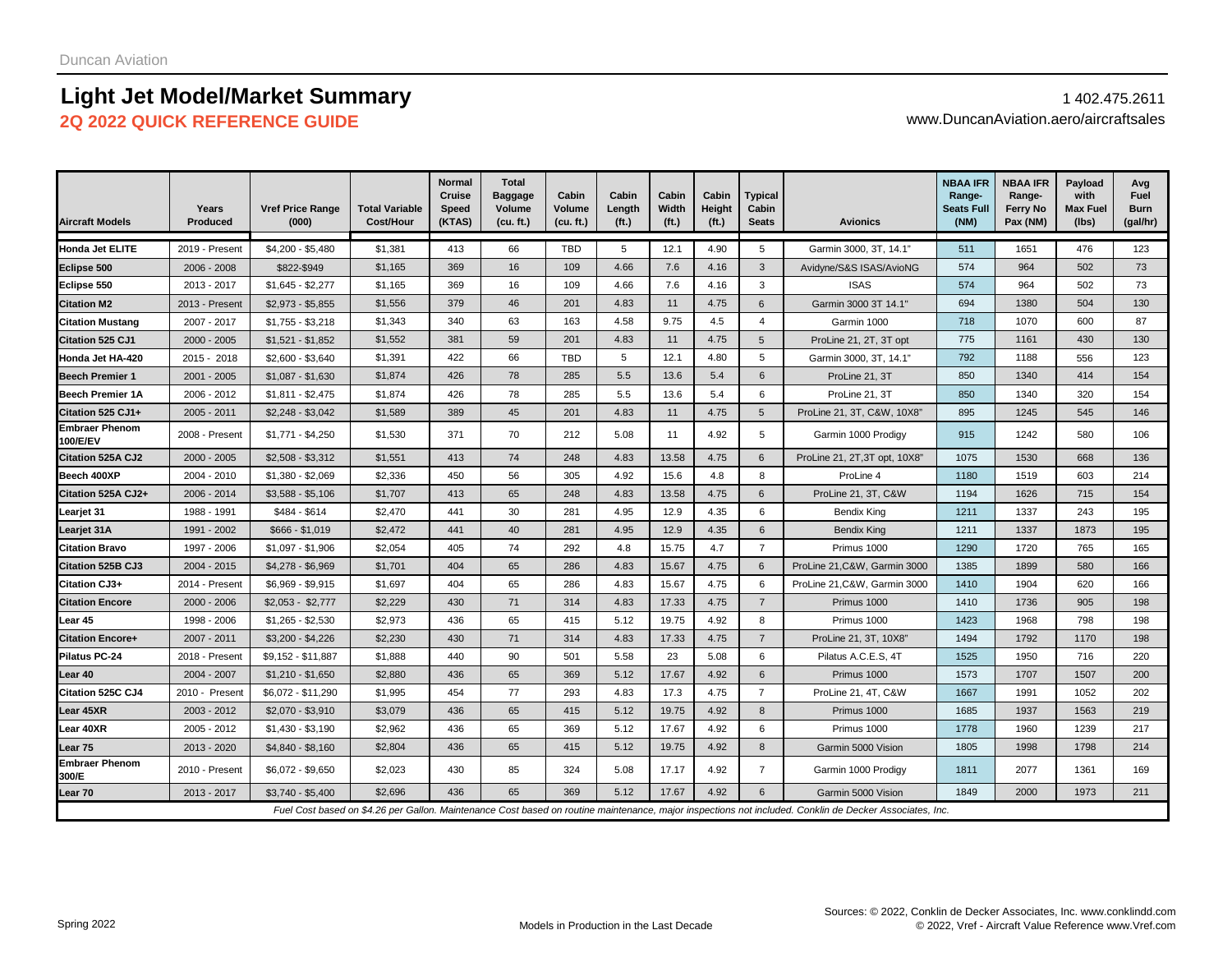## **Midsize Jet Model/Market Summary** 1402.475.2611

**2Q 2022 QUICK REFERENCE GUIDE** www.DuncanAviation.aero/aircraftsales

| <b>Aircraft Models</b>    | Years<br><b>Produced</b> | <b>Vref Price Range</b><br>(000) | <b>Total Variable</b><br>Cost/Hour | <b>Normal</b><br>Cruise<br><b>Speed</b><br>(KTAS) | <b>Total</b><br><b>Baggage</b><br>Volume<br>(cu. ft.) | Cabin<br>Volume<br>(cu. ft.) | Cabin<br>Length<br>(f <sub>t</sub> ) | Cabin<br>Width<br>(f <sub>t</sub> ) | Cabin<br>Height<br>(f <sub>t</sub> ) | <b>Typical</b><br>Cabin<br><b>Seats</b> | <b>Avionics</b>                                                                                                                                         | <b>NBAA IFR</b><br>Range-<br><b>Seats Full</b><br>(NM) | <b>NBAA IFR</b><br>Range-<br>Ferry No<br>Pax (NM) | Payload<br>with<br><b>Max Fuel</b><br>(lbs) | Avg<br><b>Fuel</b><br><b>Burn</b><br>(gal/hr) |
|---------------------------|--------------------------|----------------------------------|------------------------------------|---------------------------------------------------|-------------------------------------------------------|------------------------------|--------------------------------------|-------------------------------------|--------------------------------------|-----------------------------------------|---------------------------------------------------------------------------------------------------------------------------------------------------------|--------------------------------------------------------|---------------------------------------------------|---------------------------------------------|-----------------------------------------------|
| <b>Citation Excel</b>     | 1998 - 2004              | $$2,657 - $3,795$                | \$2.656                            | 433                                               | 90                                                    | 422                          | 5.5                                  | 18.5                                | 5.7                                  | $\overline{7}$                          | Primus 1000, 3T, 8X7"                                                                                                                                   | 1449                                                   | 1839                                              | 960                                         | 241                                           |
| <b>Citation XLS+</b>      | 2008 - Present           | \$6,072 - \$15,500               | \$2,510                            | 440                                               | 90                                                    | 422                          | 5.5                                  | 18.5                                | 5.7                                  |                                         | Primus 1000, 3T, 10X8" CDS                                                                                                                              | 1528                                                   | 1976                                              | 860                                         | 230                                           |
| <b>Citation XLS</b>       | 2004 - 2009              | $$4,175 - $5,693$                | \$2,580                            | 433                                               | 90                                                    | 422                          | 5.5                                  | 18.5                                | 5.7                                  | 8                                       | ProLine 21, 4T, C&W, 10X8"                                                                                                                              | 1539                                                   | 1989                                              | 860                                         | 231                                           |
| <b>Citation VII</b>       | 1992 - 2000              | $$1,075 - $1,898$                | \$3,192                            | 452                                               | 54                                                    | 422                          | 5.5                                  | 18.4                                | 5.7                                  | $\overline{7}$                          | Honeywell SPZ-8000                                                                                                                                      | 1693                                                   | 1824                                              | 1015                                        | 278                                           |
| Learjet 60XR              | 2007 - 2013              | $$2,645 - $3,910$                | \$2,910                            | 436                                               | 48                                                    | 447                          | 5.92                                 | 17.67                               | 5.75                                 |                                         | ProLine 21, 4T, C&W, 10X8"                                                                                                                              | 2044                                                   | 2398                                              | 944                                         | 214                                           |
| Hawker 750                | 2008 - 2011              | $$2,310 - $3,003$                | \$3,444                            | 430                                               | 79                                                    | 551                          | 6                                    | 21.3                                | 5.75                                 | 8                                       | ProLine 21, 4T, C&W, 10X8"                                                                                                                              | 2050                                                   | 2200                                              | 2200                                        | 281                                           |
| Learjet 60/SE             | 1993 - 2007              | $$1,093 - $2,473$                | \$2,990                            | 436                                               | 48                                                    | 447                          | 5.92                                 | 17.67                               | 5.71                                 | $\overline{7}$                          | ProLine 4, 4T, 8X7"                                                                                                                                     | 2186                                                   | 2418                                              | 1068                                        | 231                                           |
| Gulfstream Astra/SP       | 1986 - 1995              | \$494 - \$966                    | \$2,527                            | 448                                               | 64                                                    | 304                          | 4.75                                 | 17.1                                | 5.6                                  | $\overline{7}$                          | Dual Collins EFIS-86, Pro Line II, 5T                                                                                                                   | 2330                                                   | 2780                                              | 2055                                        | 232                                           |
| Gulfstream Astra SPX      | 1996 - 2001              | $$1,050 - $1,680$                | \$2,527                            | 448                                               | 64                                                    | 304                          | 4.75                                 | 17.1                                | 5.6                                  | $\overline{7}$                          | ProLine 4                                                                                                                                               | 2330                                                   | 2780                                              | 2055                                        | 198                                           |
| <b>Hawker 800A</b>        | 1984 - 1995              | $$561 - $1,055$                  | \$3,221                            | 429                                               | 48                                                    | 551                          | 6                                    | 21.3                                | 5.75                                 | 8                                       | Honeywell Primus II, ProLine II, 5T                                                                                                                     | 2390                                                   | 2570                                              | 1520                                        | 252                                           |
| <b>Citation Latitude</b>  | 2015 - Present           | \$11,000 - \$19,305              | \$3,302                            | 429                                               | 127                                                   | 587                          | 6.42                                 | 21.75                               | 6                                    | 9                                       | Garmin 5000, 3T, 14"                                                                                                                                    | 2455                                                   | 2870                                              | 1000                                        | 303                                           |
| Hawker 800XP/i            | 1995 - 2005              | $$1.544 - $2.993$                | \$3.483                            | 430                                               | 48                                                    | 551                          | 6                                    | 21.3                                | 5.75                                 | 8                                       | EFIS-86, SPZ-8000, ProLine 21                                                                                                                           | 2470                                                   | 2620                                              | 1750                                        | 281                                           |
| <b>Embraer Legacy 450</b> | 2015 - 2020              | \$12,397 - \$18,849              | \$3,284                            | 459                                               | 177                                                   | 705                          | 6.83                                 | 24                                  | 6                                    | $\overline{7}$                          | Collins ProLine Fusion, 4T, 15"                                                                                                                         | 2498                                                   | 2963                                              | 611                                         | 284                                           |
| Hawker 850XP              | 2006 - 2009              | $$3,150 - $4,095$                | \$3,492                            | 430                                               | 50                                                    | 551                          | 6                                    | 21.3                                | 5.75                                 | 8                                       | ProLine 21, 4T, C&W                                                                                                                                     | 2525                                                   | 2710                                              | 1790                                        | 287                                           |
| Gulfstream G100           | 2001 - 2005              | $$1,680 - $2,205$                | \$2,724                            | 459                                               | 64                                                    | 304                          | 4.75                                 | 17.1                                | 5.6                                  | $\overline{7}$                          | ProLine 4                                                                                                                                               | 2550                                                   | 2910                                              | 920                                         | 220                                           |
| <b>Citation Sovereign</b> | 2004 - 2013              | \$5,640 - \$10,200               | \$3,255                            | 459                                               | 135                                                   | 571                          | 5.5                                  | 25.25                               | 5.7                                  | 9                                       | Honeywell Primus Epic, 4T, 10X8"                                                                                                                        | 2620                                                   | 3010                                              | 1177                                        | 271                                           |
| Hawker 900XP              | 2008 - 2012              | \$4,032 - \$5,670                | \$3,075                            | 430                                               | 50                                                    | 551                          | 6                                    | 21.3                                | 5.75                                 | 8                                       | ProLine 21, 4T, C&W, 10X8"                                                                                                                              | 2733                                                   | 2929                                              | 1620                                        | 256                                           |
| Gulfstream G150           | 2006 - 2017              | $$3,308 - $7,828$                | \$2,779                            | 459                                               | 80                                                    | 521                          | 5.75                                 | 17.7                                | 5.75                                 | $\overline{7}$                          | ProLine 21, 4T, C&W, 12X10"                                                                                                                             | 2760                                                   | 3130                                              | 850                                         | 228                                           |
| <b>Citation X</b>         | 1996 - 2012              | $$2,646 - $8,820$                | \$4.467                            | 525                                               | 82                                                    | 538                          | 5.5                                  | 23.75                               | 5.7                                  | 8                                       | Honeywell Primus 2000, 5T, 8X7"                                                                                                                         | 2890                                                   | 3125                                              | 1444                                        | 231                                           |
|                           |                          |                                  |                                    |                                                   |                                                       |                              |                                      |                                     |                                      |                                         | Fuel Cost based on \$4.26 per Gallon. Maintenance Cost based on routine maintenance, major inspections not included. Conklin de Decker Associates, Inc. |                                                        |                                                   |                                             |                                               |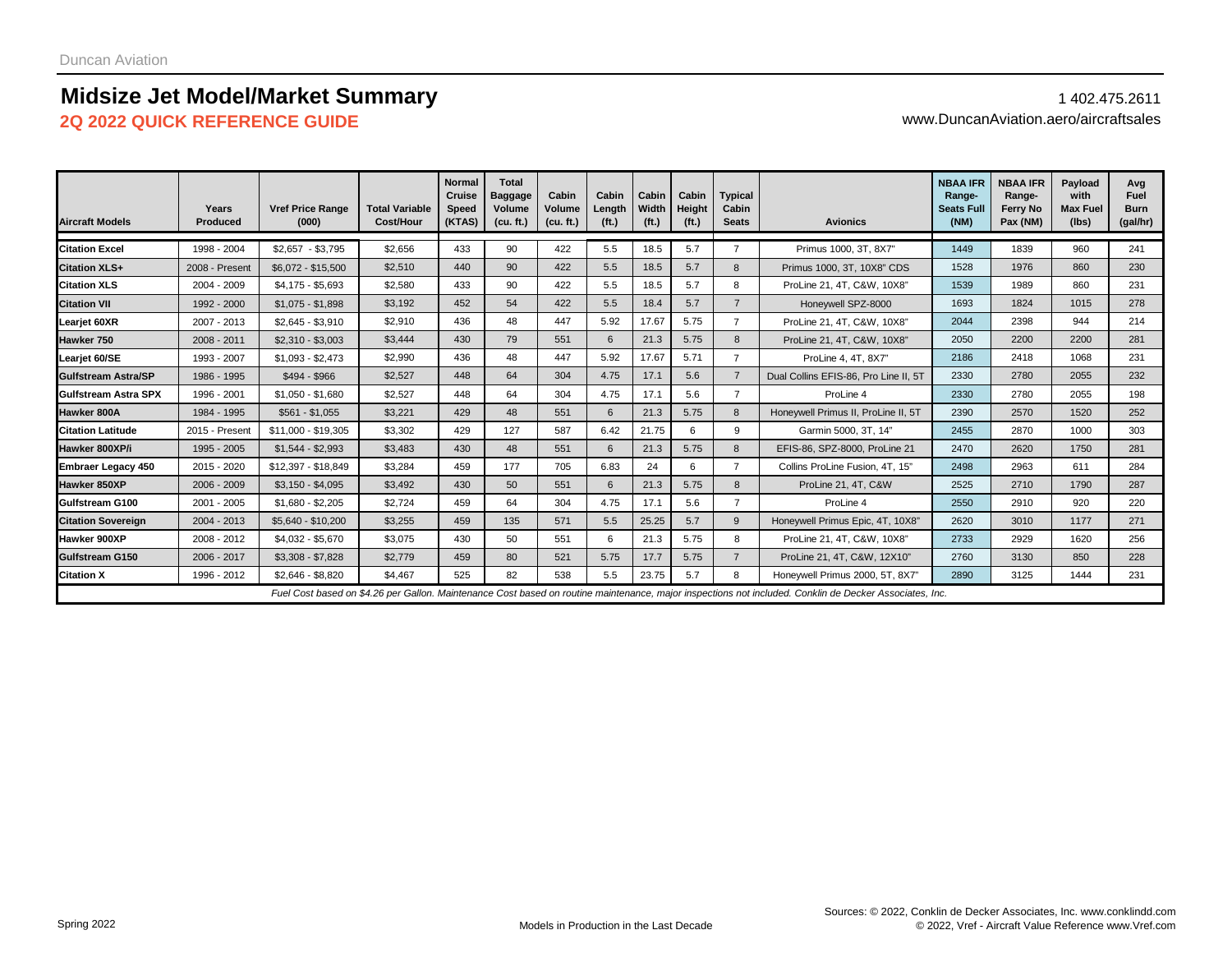## **Large Jet Model/Market Summary** 2014 2021 2022 2014 2022 2014 2022 2014 2022 2014

### **2Q 2022 QUICK REFERENCE GUIDE** www.DuncanAviation.aero/aircraftsales

| <b>Aircraft Models</b>    | Years<br><b>Produced</b> | <b>Vref Price Range</b><br>(000) | <b>Total Variable</b><br>Cost/Hour | <b>Normal</b><br>Cruise<br>Speed<br>(KTAS) | <b>Total</b><br>Baggage<br>Volume<br>(cu. ft.) | Cabin<br>Volume<br>(cu. ft.) | Cabin<br>Length<br>(f <sub>t</sub> ) | Cabin<br>Width<br>(f <sub>t</sub> ) | Cabin<br>Height<br>(f <sub>t</sub> ) | <b>Typical</b><br>Cabin<br><b>Seats</b> | <b>Avionics</b>                                                                                                                                         | <b>NBAA IFR</b><br>Range-<br><b>Seats Full</b><br>(NM) | <b>NBAA IFR</b><br>Range-<br><b>Ferry No</b><br>Pax (NM) | Payload<br>with<br><b>Max Fuel</b><br>(lbs) | Avg<br>Fuel<br><b>Burn</b><br>(gal/hr) |
|---------------------------|--------------------------|----------------------------------|------------------------------------|--------------------------------------------|------------------------------------------------|------------------------------|--------------------------------------|-------------------------------------|--------------------------------------|-----------------------------------------|---------------------------------------------------------------------------------------------------------------------------------------------------------|--------------------------------------------------------|----------------------------------------------------------|---------------------------------------------|----------------------------------------|
| <b>Embraer Legacy 500</b> | 2014 - 2020              | \$12,190 - \$19,843              | \$3,624                            | 459                                        | 155                                            | 823                          | 27.5                                 | 6.83                                | 6                                    | 8                                       | Collins ProLine Fusion, 4T, 15"                                                                                                                         | 2762                                                   | 3167                                                     | 1628                                        | 268                                    |
| Citation Sovereign 680+   | 2013 - 2021              | $$10,800 - $15,600$              | \$3,138                            | 444                                        | 135                                            | 585                          | 25.25                                | 5.5                                 | 5.7                                  | 9                                       | Garmin G5000, 3T, 14"                                                                                                                                   | 2773                                                   | 3163                                                     | 1125                                        | 265                                    |
| Falcon 2000               | 1995 - 2006              | $$2,898 - $7,849$                | \$4,269                            | 459                                        | 134                                            | 1028                         | 31.2                                 | 7.7                                 | 6.2                                  | 10                                      | Collins Pro 4, 4T                                                                                                                                       | 2841                                                   | 3130                                                     | 1095                                        | 277                                    |
| Falcon 50                 | 1980 - 1996              | $$866 - $2,195$                  | \$4,483                            | 431                                        | 115                                            | 569                          | 23.5                                 | 6.1                                 | 5.8                                  | 9                                       | Collins ProLine 4, EFIS 85 & Up.                                                                                                                        | 3057                                                   | 3200                                                     | 1280                                        | 343                                    |
| Challenger 300            | 2004 - 2015              | \$7,590 - \$13,283               | \$3,833                            | 459                                        | 106                                            | 930                          | 23.7                                 | 7.17                                | 6.08                                 | 8                                       | ProLine 21, 4T, 12X10"                                                                                                                                  | 3065                                                   | 3340                                                     | 1105                                        | 286                                    |
| Embraer Legacy 600        | 2006 - 2015              | $$5,273 - $13,420$               | \$4,428                            | 447                                        | 286                                            | 1656                         | 49.8                                 | 6.92                                | 6                                    | 13                                      | Honeywell Primus Elite, 5T 8X7"                                                                                                                         | 3091                                                   | 3485                                                     | 1169                                        | 350                                    |
| Gulfstream G200           | 2000 - 2011              | $$3,335 - $7,830$                | \$3,943                            | 459                                        | 150                                            | 869                          | 24.5                                 | 7.2                                 | 6.25                                 | 8                                       | Collins ProLine 4, 5T, 7X7"                                                                                                                             | 3130                                                   | 3530                                                     | 650                                         | 268                                    |
| Falcon 50EX               | 1997 - 2008              | $$2,565 - $5,014$                | \$4,181                            | 459                                        | 115                                            | 569                          | 23.5                                 | 6.1                                 | 5.09                                 | 9                                       | Collins ProLine 4, 4T                                                                                                                                   | 3223                                                   | 3388                                                     | 2130                                        | 307                                    |
| Citation X+               | 2014 - 2018              | $$9,555 - $14,333$               | \$4,440                            | 518                                        | 82                                             | 593                          | 25.2                                 | 5.5                                 | 5.7                                  | 8                                       | Garmin 5000, 3T, 14"                                                                                                                                    | 3229                                                   | 3380                                                     | 1505                                        | 386                                    |
| <b>Challenger 350</b>     | 2014 - Present           | \$14,690 - \$26,700              | \$3,879                            | 459                                        | 106                                            | 930                          | 23.7                                 | 7.17                                | 6.08                                 | 9                                       | Collins Pro Line 21, 4T                                                                                                                                 | 3277                                                   | 3421                                                     | 1907                                        | 280                                    |
| Hawker 4000               | 2008 - 2012              | $$3,080 - $3,850$                | \$4,078                            | 470                                        | 114                                            | 746                          | 25                                   | 6.46                                | 6                                    | 8                                       | Honeywell Primus Epic, 5T, 8X10"                                                                                                                        | 3283                                                   | 3100                                                     | 1400                                        | 310                                    |
| <b>Citation Longitude</b> | 2018 - Present           | \$22,000 - \$29,965              | \$3,585                            | 469                                        | 112                                            | 755                          | 25.17                                | 6.42                                | 6                                    | 8                                       | Garmin 5000, 3T                                                                                                                                         | 3365                                                   | 3510                                                     | 1589                                        | 284                                    |
| Falcon 2000S              | 2013 - Present           | \$17,509 - \$28,800              | \$3,734                            | 453                                        | 131                                            | 1028                         | 31.2                                 | 7.7                                 | 6.2                                  | 8                                       | Honeywell Primus Epic EASy, 4T                                                                                                                          | 3371                                                   | 3638                                                     | 1850                                        | 280                                    |
| Falcon 2000DX             | 2008 - 2009              | \$10,868                         | \$3,791                            | 459                                        | 131                                            | 1028                         | 26.17                                | 7.7                                 | 6.2                                  | 10                                      | Honeywell Primus Epic EASy, 4T,<br>13X10'                                                                                                               | 3378                                                   | 3440                                                     | 3410                                        | 282                                    |
| Gulfstream G280           | 2012 - Present           | \$13,376 - \$24,500              | \$3,965                            | 470                                        | 154                                            | 935                          | 32.25                                | 7.16                                | 6.25                                 | 8/10                                    | Gulfstream PlaneView 250, 3T,15"                                                                                                                        | 3379                                                   | 3722                                                     | 880                                         | 274                                    |
| Falcon 900B               | 1987 - 1999              | $$3,105 - $6,458$                | \$4,358                            | 466                                        | 127                                            | 1270                         | 33.2                                 | 7.66                                | 6.16                                 | 12                                      | Honeywell Primus Elite Series, 5T                                                                                                                       | 3450                                                   | 4080                                                     | 1260                                        | 316                                    |
| Falcon 900C               | 1999 - 2005              | $$6,272 - $9,439$                | \$4,225                            | 466                                        | 127                                            | 1270                         | 33.2                                 | 7.66                                | 6.16                                 | 12                                      | Honeywell Primus 2000XP, 5T, 8X7"                                                                                                                       | 3450                                                   | 4080                                                     | 1260                                        | 316                                    |
| Gulfstream G300           | 2003 - 2004              | $$4,480 - $5,040$                | \$5,215                            | 476                                        | 169                                            | 1658                         | 45.1                                 | 7.3                                 | 6.2                                  | 13                                      | Honeywell SPZ-8400, 6T                                                                                                                                  | 3486                                                   | 3820                                                     | 2000                                        | 520                                    |
| Embraer Legacy 650/E      | 2010 - 2020              | \$9,200 - \$20,200               | \$4,561                            | 447                                        | 286                                            | 1656                         | 49.8                                 | 6.92                                | 6                                    | 13                                      | Honeywell Primus Elite, 5T, 8X7"                                                                                                                        | 3661                                                   | 3980                                                     | 1909                                        | 388                                    |
| Gulfstream G350           | 2005 - 2012              | $$6,610 - $12,118$               | \$5,190                            | 476                                        | 169                                            | 1658                         | 45.1                                 | 7.3                                 | 6.2                                  | 14                                      | Gulfstream Plane View, 4T, 13X10"                                                                                                                       | 3680                                                   | 3900                                                     | 2493                                        | 498                                    |
| Challenger 604            | 1996 - 2007              | $$3,990 - $6,840$                | \$4,129                            | 459                                        | 115                                            | 1146                         | 28.4                                 | 8.17                                | 6.08                                 | 10                                      | Collins ProLine 4, 6T, 7X7"                                                                                                                             | 3756                                                   | 4119                                                     | 1263                                        | 348                                    |
| Challenger 605            | 2007 - 2015              | \$7,980 - \$12,840               | \$4,008                            | 459                                        | 115                                            | 1146                         | 28.4                                 | 8.17                                | 6.08                                 | 10                                      | Collins ProLine 21, 4T, 12X10"                                                                                                                          | 3756                                                   | 4123                                                     | 1298                                        | 348                                    |
| Challenger 650            | 2015 - Present           | $$15,600 - $32,400$              | \$3,877                            | 459                                        | 115                                            | 1146                         | 28.4                                 | 8.17                                | 6.08                                 | 10                                      | Collin ProLine Advanced, 4T, 12X10"                                                                                                                     | 3756                                                   | 4123                                                     | 1298                                        | 317                                    |
| <b>Gulfstream GIV</b>     | 1986 - 1992              | $$2,581 - $3,284$                | \$5,446                            | 476                                        | 169                                            | 1658                         | 45.1                                 | 7.3                                 | 6.2                                  | 13                                      | Honeywell SPZ-8000, 4T                                                                                                                                  | 3800                                                   | 4200                                                     | 1220                                        | 520                                    |
| Falcon 2000LXS            | 2013 - Present           | \$19,924 - \$35,100              | \$3,736                            | 453                                        | 131                                            | 1028                         | 31.2                                 | 7.7                                 | 6.2                                  | 8                                       | Honeywell Primus Epic EASy, 4T,<br>13X10"                                                                                                               | 3803                                                   | 4151                                                     | 1840                                        | 270                                    |
| Falcon 2000EX             | 2003 - 2004              | \$7,487 - \$7,970                | \$3,754                            | 459                                        | 131                                            | 1028                         | 31.2                                 | 7.7                                 | 6.2                                  | 10                                      | Honeywell Primus 2000XP, 4T, 7X7"                                                                                                                       | 3878                                                   | 4045                                                     | 2550                                        | 274                                    |
| Falcon 2000EX EASy        | 2004 - 2009              | \$9,177 - \$12,679               | \$3,754                            | 459                                        | 131                                            | 1028                         | 26.17                                | 7.7                                 | 6.2                                  | 10                                      | Honeywell Primus Epic EASy, 4T,<br>13X10'                                                                                                               | 3878                                                   | 4045                                                     | 2550                                        | 274                                    |
| Gulfstream G400           | 2003 - 2004              | $$6,720 - $6,832$                | \$5,219                            | 476                                        | 169                                            | 1658                         | 45.1                                 | 7.3                                 | 6.2                                  | 13                                      | Honeywell SPZ-8400, 6T                                                                                                                                  | 3880                                                   | 4166                                                     | 2019                                        | 521                                    |
| Gulfstream GIVSP          | 1992 - 2002              | \$3,864 - \$6,883                | \$5,448                            | 476                                        | 169                                            | 1658                         | 45.1                                 | 7.3                                 | 6.2                                  | 13                                      | Honeywell SPZ-8400, 6T                                                                                                                                  | 3880                                                   | 4166                                                     | 2019                                        | 520                                    |
| Falcon 2000LX             | 2007 - 2014              | \$11,581 - \$18,895              | \$3,736                            | 453                                        | 131                                            | 1028                         | 26.17                                | 7.7                                 | 6.2                                  | 10                                      | Honeywell Primus Epic EASy, 4T,<br>13X10'                                                                                                               | 3891                                                   | 4185                                                     | 1840                                        | 270                                    |
|                           |                          |                                  |                                    |                                            |                                                |                              |                                      |                                     |                                      |                                         | Fuel Cost based on \$4.26 per Gallon. Maintenance Cost based on routine maintenance, major inspections not included. Conklin de Decker Associates, Inc. |                                                        |                                                          |                                             |                                        |